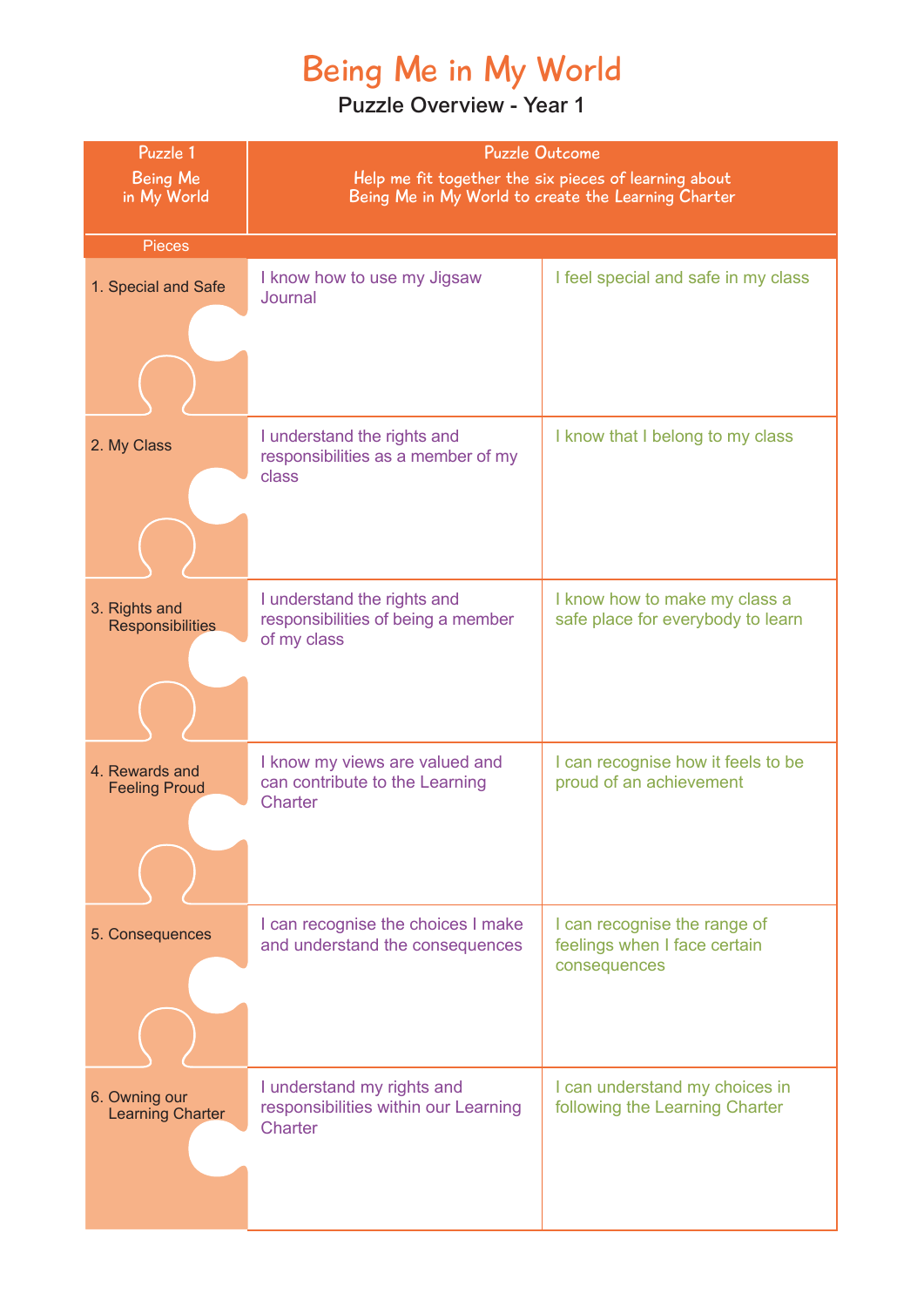### Celebrating Difference

| Puzzle 2                   | <b>Puzzle Outcome</b>                                      |                                                                  |
|----------------------------|------------------------------------------------------------|------------------------------------------------------------------|
| Celebrating                | Help me fit together the six pieces of learning about      |                                                                  |
| <b>Difference</b>          | Celebrating Difference to create a Hall of Fame display    |                                                                  |
| <b>Pieces</b>              |                                                            |                                                                  |
|                            |                                                            |                                                                  |
| 1. The same as             | I can identify similarities between<br>people in my class  | I can tell you some ways in which I<br>am the same as my friends |
|                            |                                                            |                                                                  |
|                            |                                                            |                                                                  |
|                            |                                                            |                                                                  |
|                            |                                                            |                                                                  |
| 2. Different from          | I can identify differences between                         | I can tell you some ways I am                                    |
|                            | people in my class                                         | different from my friends                                        |
|                            |                                                            |                                                                  |
|                            |                                                            |                                                                  |
|                            |                                                            |                                                                  |
|                            | I can tell you what bullying is                            | I understand how being bullied                                   |
| 3. What is 'bullying'?     |                                                            | might feel                                                       |
|                            |                                                            |                                                                  |
|                            |                                                            |                                                                  |
|                            |                                                            |                                                                  |
|                            |                                                            |                                                                  |
| 4. What do I do about      | I know some people who I could talk                        | I can be kind to children who are                                |
| bullying?                  | to if I was feeling unhappy or being<br>bullied            | bullied                                                          |
|                            |                                                            |                                                                  |
|                            |                                                            |                                                                  |
|                            |                                                            |                                                                  |
|                            | I know how to make new friends                             | I know how it feels to make a new                                |
| 5. Making new<br>friends   |                                                            | friend                                                           |
|                            |                                                            |                                                                  |
|                            |                                                            |                                                                  |
|                            |                                                            |                                                                  |
|                            |                                                            |                                                                  |
| 6. Celebrating             | I can tell you some ways I am<br>different from my friends | I understand these differences<br>make us all special and unique |
| difference;<br>celebrating |                                                            |                                                                  |
| me                         |                                                            |                                                                  |
| <b>Assessment</b>          |                                                            |                                                                  |
| Opportunity                |                                                            |                                                                  |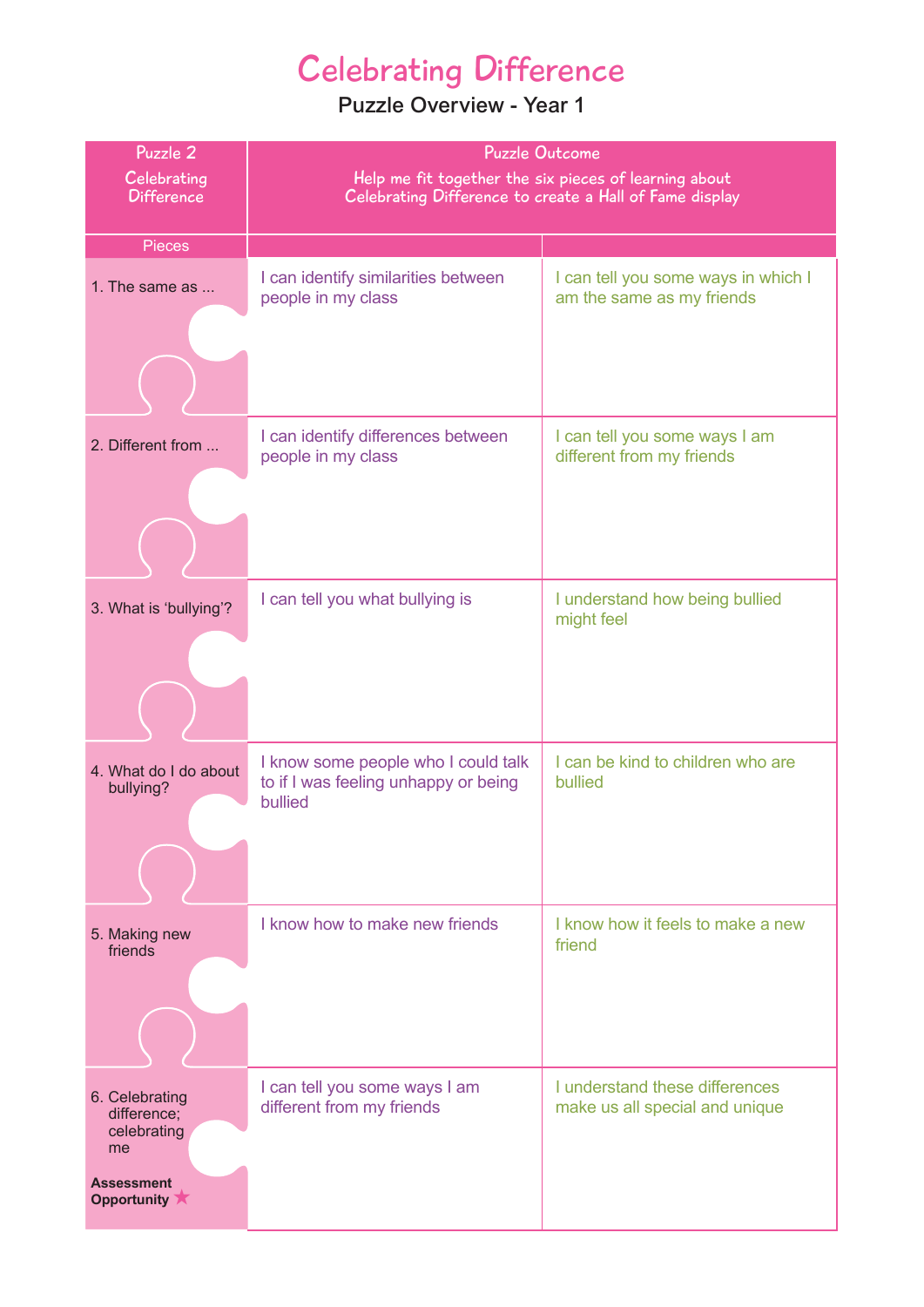### Dreams and Goals

| Puzzle 3<br><b>Dreams and Goals</b>                                       | <b>Puzzle Outcome</b><br>Help me fit together the six pieces of learning about                                                   |                                                                                  |
|---------------------------------------------------------------------------|----------------------------------------------------------------------------------------------------------------------------------|----------------------------------------------------------------------------------|
|                                                                           | my Dreams and Goals to create Our Garden of Dreams and Goals                                                                     |                                                                                  |
| <b>Pieces</b>                                                             |                                                                                                                                  |                                                                                  |
| 1. My Treasure<br>Chest of<br><b>Success</b>                              | I can set simple goals                                                                                                           | I can identify my successes and<br>achievements                                  |
|                                                                           |                                                                                                                                  |                                                                                  |
| 2. Steps to Goals                                                         | I can set a goal and work out how to<br>achieve it                                                                               | I can tell you how I learn best                                                  |
|                                                                           |                                                                                                                                  |                                                                                  |
| 3. Achieving Together                                                     | I understand how to work well with<br>a partner                                                                                  | I can celebrate achievement with<br>my partner                                   |
|                                                                           |                                                                                                                                  |                                                                                  |
| 4. Stretchy Learning                                                      | I can tackle a new challenge and<br>understand this might stretch my<br>learning                                                 | I can identify how I feel when I am<br>faced with a new challenge                |
|                                                                           |                                                                                                                                  |                                                                                  |
| 5. Overcoming<br><b>Obstacles</b>                                         | I can identify obstacles which make<br>it more difficult to achieve my new<br>challenge and can work out how to<br>overcome them | I know how I feel when I see<br>obstacles and how I feel when I<br>overcome them |
|                                                                           |                                                                                                                                  |                                                                                  |
| 6. Celebrating My<br><b>Success</b><br><b>Assessment</b><br>Opportunity X | I can tell you how I felt when I<br>succeeded in a new challenge and<br>how I celebrated it                                      | I know how to store the feelings<br>of success in my internal treasure<br>chest  |
|                                                                           |                                                                                                                                  |                                                                                  |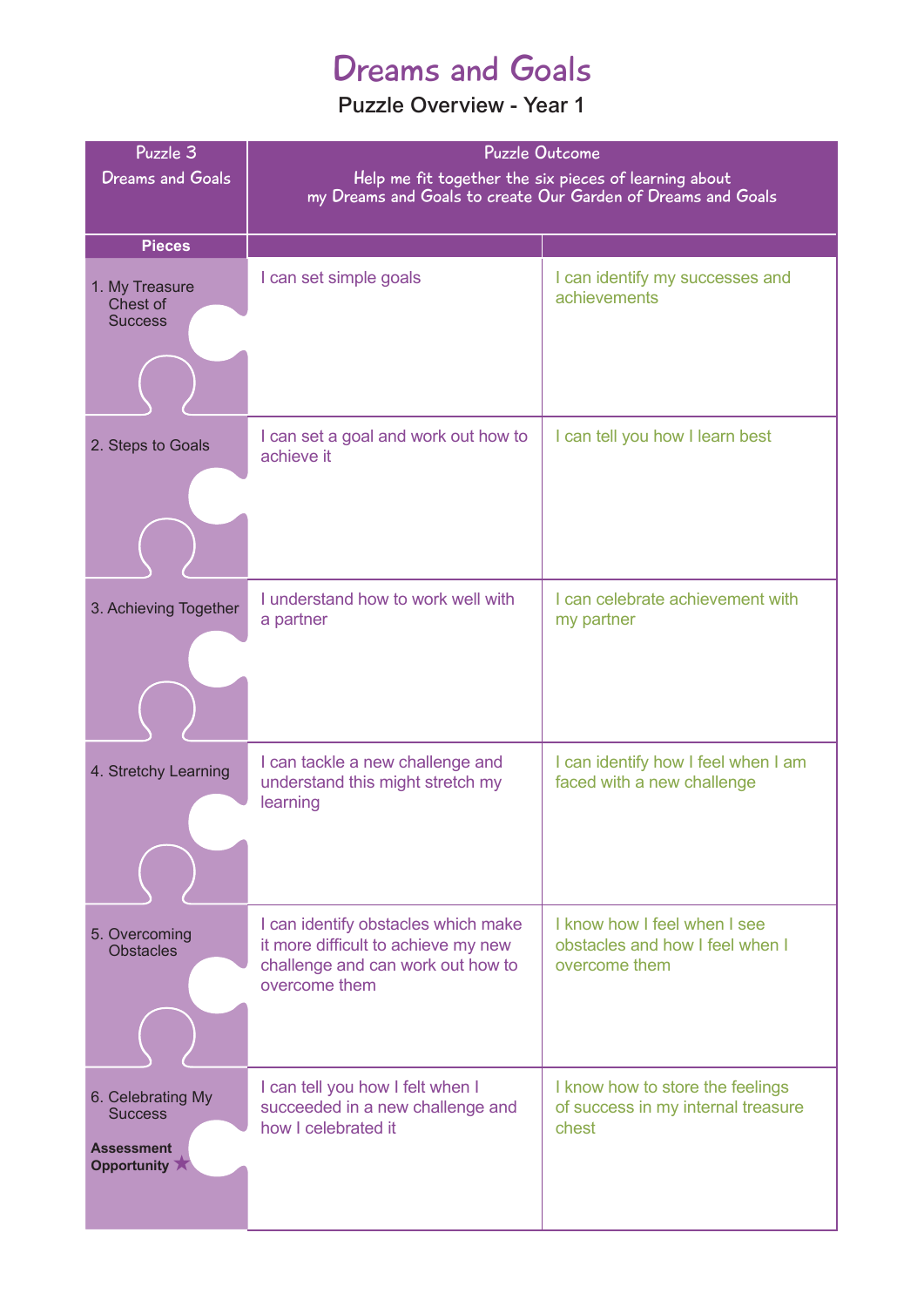# Healthy Me

| Puzzle 4<br><b>Healthy Me</b>                            | <b>Puzzle Outcome</b><br>Help me fit together the six pieces of learning about<br>Healthy Me to create The Happy, Healthy Me Recipe Book                                                              |                                                                           |
|----------------------------------------------------------|-------------------------------------------------------------------------------------------------------------------------------------------------------------------------------------------------------|---------------------------------------------------------------------------|
|                                                          |                                                                                                                                                                                                       |                                                                           |
| <b>Pieces</b>                                            |                                                                                                                                                                                                       |                                                                           |
| 1. Being Healthy                                         | I understand the difference between<br>being healthy and unhealthy, and<br>know some ways to keep myself<br>healthy                                                                                   | I feel good about myself when I<br>make healthy choices                   |
|                                                          |                                                                                                                                                                                                       |                                                                           |
| 2. Healthy Choices                                       | I know how to make healthy lifestyle<br>choices                                                                                                                                                       | I feel good about myself when I<br>make healthy choices                   |
| 3. Clean and Healthy                                     | I know how to keep myself clean<br>and healthy, and understand how<br>germs cause disease/illness<br>I know that all household products<br>including medicines can be harmful<br>if not used properly | I am special so I keep myself safe                                        |
| 4. Medicine Safety                                       | I understand that medicines can<br>help me if I feel poorly and I know<br>how to use them safely                                                                                                      | I know some ways to help myself<br>when I feel poorly                     |
| 5. Road Safety                                           | I know how to keep safe when<br>crossing the road, and about people<br>who can help me to stay safe                                                                                                   | I can recognise when I feel<br>frightened and know who to ask for<br>help |
| 6. Happy, Healthy Me<br><b>Assessment</b><br>Opportunity | I can tell you why I think my body<br>is amazing and can identify some<br>ways to keep it safe and healthy                                                                                            | I can recognise how being healthy<br>helps me to feel happy               |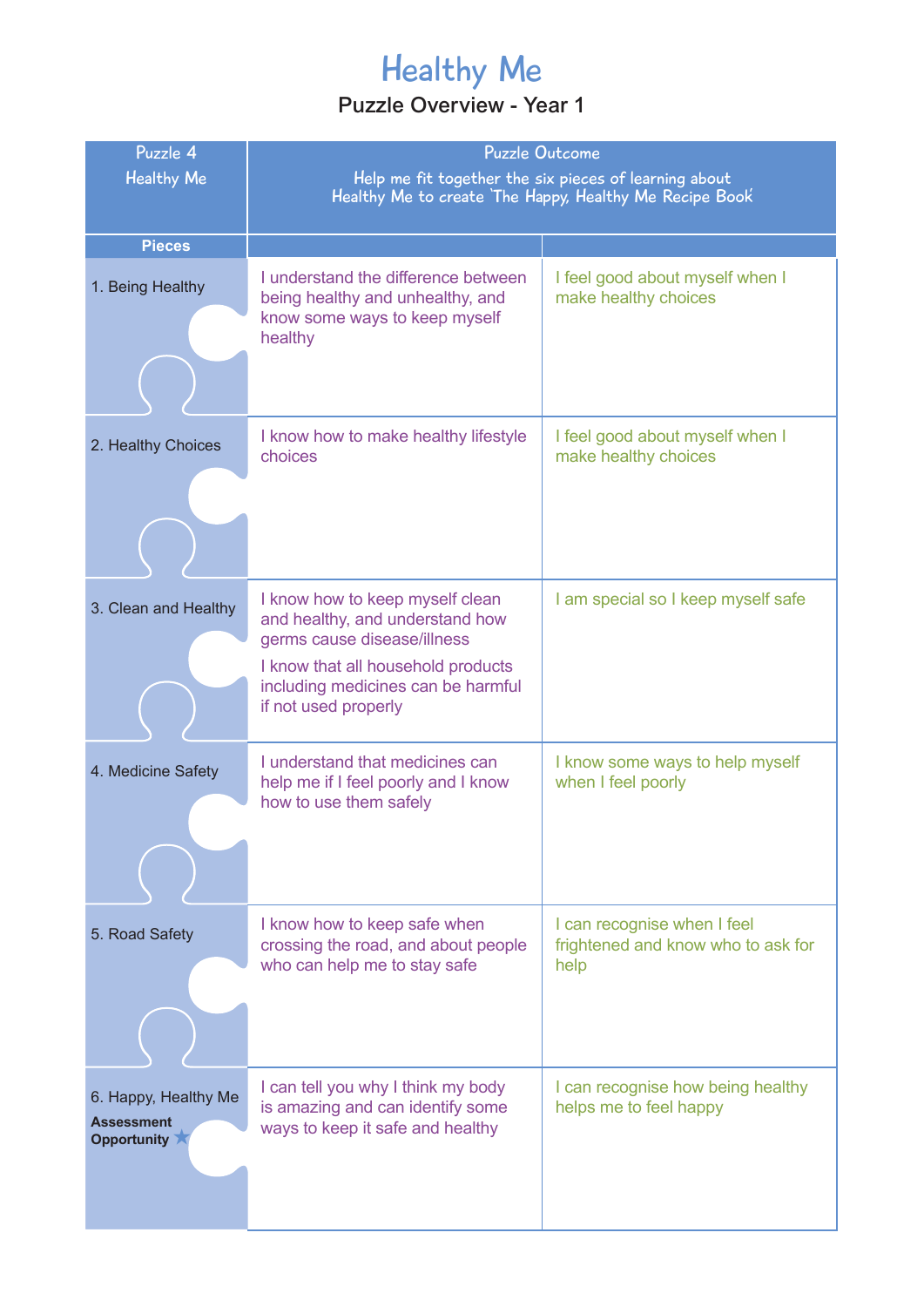# Relationships

| Puzzle 5                                                                                 | <b>Puzzle Outcome</b>                                                                                           |                                                                                                   |
|------------------------------------------------------------------------------------------|-----------------------------------------------------------------------------------------------------------------|---------------------------------------------------------------------------------------------------|
| Relationships                                                                            | Help me fit together the six pieces of learning about                                                           |                                                                                                   |
|                                                                                          |                                                                                                                 | Relationships to create 'Our Relationship Fiesta'                                                 |
| <b>Pieces</b>                                                                            |                                                                                                                 |                                                                                                   |
| 1. Families                                                                              | I can identify the members of my<br>family and understand that there are<br>lots of different types of families | I know how it feels to belong to a<br>family and care about the people<br>who are important to me |
|                                                                                          |                                                                                                                 |                                                                                                   |
| 2. Making Friends                                                                        | I can identify what being a good<br>friend means to me                                                          | I know how to make a new friend                                                                   |
|                                                                                          |                                                                                                                 |                                                                                                   |
| 3. Greetings                                                                             | I know appropriate ways of physical<br>contact to greet my friends and<br>know which ways I prefer              | I can recognise which forms of<br>physical contact are acceptable and<br>unacceptable to me       |
| 4. People Who<br><b>Help Us</b>                                                          | I know who can help me in my<br>school community                                                                | I know when I need help and know<br>how to ask for it                                             |
| 5. Being My Own<br><b>Best Friend</b>                                                    | I can recognise my qualities as<br>person and a friend                                                          | I know ways to praise myself                                                                      |
| 6. Celebrating<br><b>My Special</b><br>Relationships<br><b>Assessment</b><br>Opportunity | I can tell you why I appreciate<br>someone who is special to me                                                 | I can express how I feel about them                                                               |